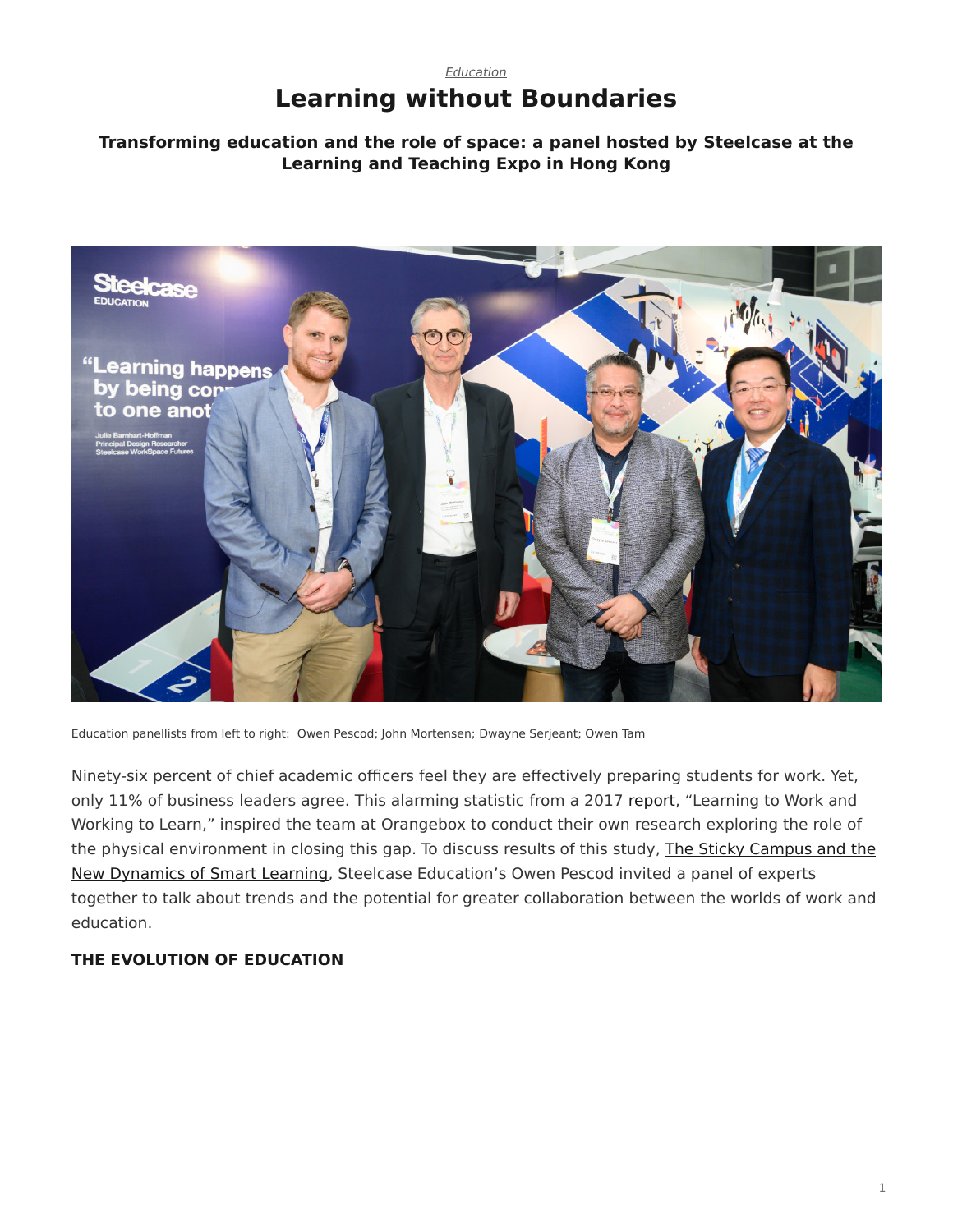Global trends are being reflected across the Asia Pacific region. As new schools and universities open and others evolve, there is an increasing emphasis on a human-centred approach to learning. Both work and education sectors are using the physical environment responsively to meet changing student expectations and to attract talent. Technology plays a huge part in breaking down barriers but a face-toface connection is also critical.

The Open University of Hong Kong's (OUHK) Librarian Owen Tam shared how their library has transformed to respond to changes in the way students learn. He explained that over the past 30 years, their university has evolved from primarily a distance-learning institution to become a full-fledged university providing full-time undergraduate and postgraduate programmes as well as part-time programmes, and their library services and learning spaces have to change according to the latest and changing needs of students. Working with major stakeholders on campus, Tam and his team have led the reimagining of the library, drawing students to campus with a highly responsive approach to their needs. In addition to traditional quiet study areas, the library now has a new learning commons with vibrant collaboration zones, a café area and extended opening hours leading up to examination periods. Along with a new exhibition spaces and flexible zones to host seminars and events, the new experience redefines the library as the learning and cultural hub of the university. Tam identified space as the biggest challenge facing the transformation. "Land is the most precious thing in Hong Kong. You need to prove that you can make good use of the space provided to you," explains Tam. The vibrant new library has certainly done that, and now there are plans to extend this new approach to other learning commons on campus.

## **"Land is the most precious thing in Hong Kong. You need to prove that you can make good use of the space provided to you."**

**OWEN TAM** | Librarian at Open University of Hong Kong

#### **PREPARING STUDENTS FOR TODAY'S WORKING WORLD**

Panelists discussed collaboration between education and corporate sectors to help students transition from studies to the world of work.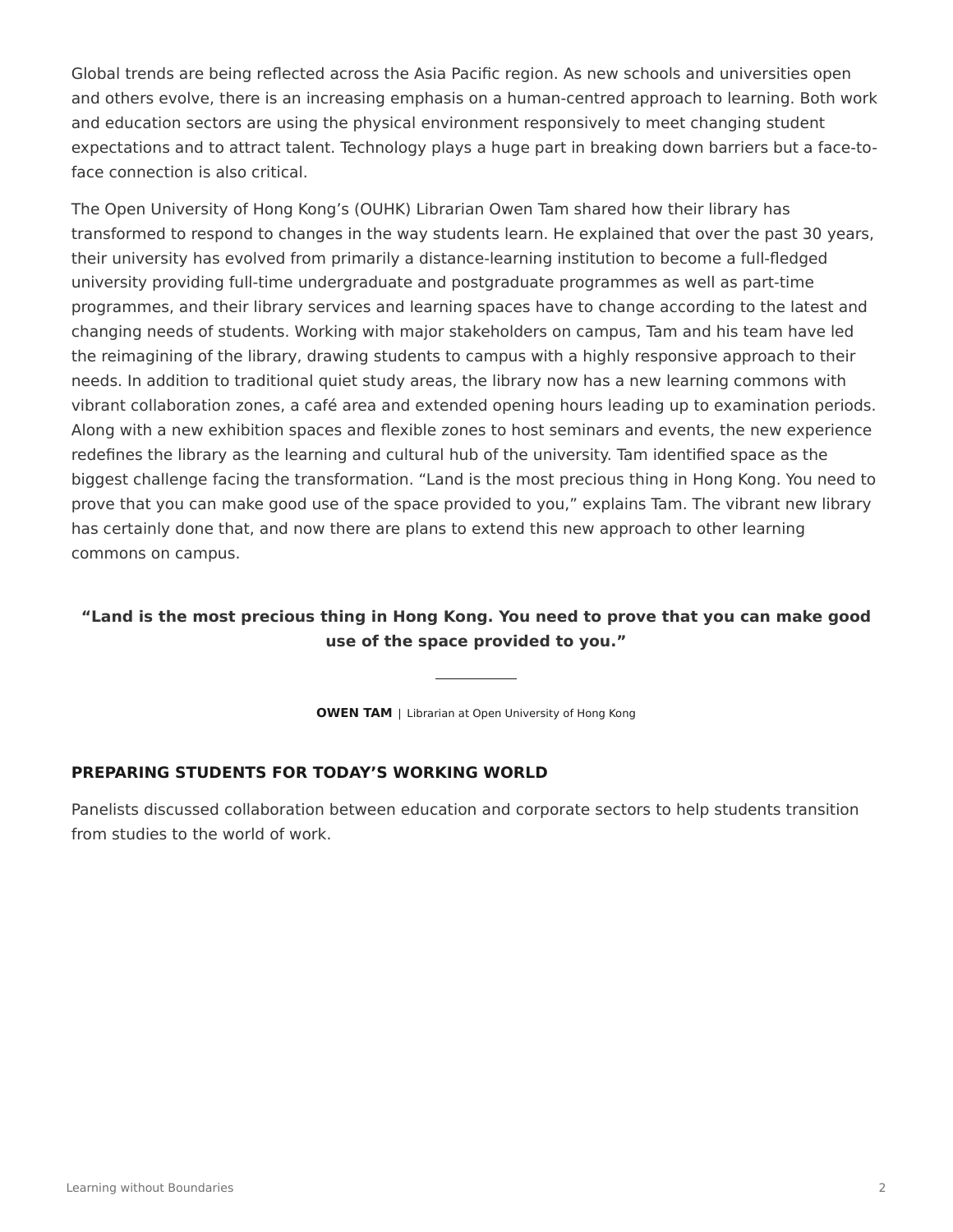Dwayne Serjeant, executive director of experience design at EY, shared one forward-thinking example – the EY wavespace. It's not a typical, traditional consulting part of the business. In this unique work environment, creative teams experiment with new methods of framing and solving problems. Serjeant explained, "We try to restructure the experience around learning to trigger creative problem solving." The physical environment at EY wavespace is open, informal and supported by collaborative digital technology. In addition to hosting clients there, participants of the organisation's graduate program are invited in to reflect on their experience. "They come back to wavespace to digest and disseminate what they have learned. Once people have their qualifications, you assume they are going to be good at their job. But there's that balance to meet – apart from their job, what else are they getting out of it and how can we make the whole experience as fruitful for them as possible? In turn, we learn from them and it helps us think about how we may reapply some of that learning back into the business.

Some of the learnings Serjeant refers to have to do with the rapidly-evolving world of technology, which is critical to a new generation entering the workforce. "Often at EY, the younger people in the corporate environment are bringing the new technology to us and we try to accommodate that. But face-to-face connection is important – it requires a careful balance," explained Serjeant. Daily 30-minute standing meetings help the team at EY wavespace make those important, personal connections.

## **"Often at EY, the younger people in the corporate environment are bringing the new technology to us and we try to accommodate that. But face-to-face connection is important – it requires a careful balance."**

**DWAYNE SERJEANT** | Executive Director of Experience Design, EY

#### **EDUCATION BY DESIGN**

In his role as Regional Director of Education with JLL, North Asia, John Mortensen works with many new schools across the region. He has observed a broader, more flexible approach to designing education environments than in the past. Now classrooms can expand and contract to accommodate anywhere from small groups of 10 to large groups of 100 students. Space is being used as a platform and universities are tapping technology to extend beyond their physical boundaries. Mortensen referenced an Australian campus with a balmy climate that encouraged outside activities, "Their entire real estate is now a learning space with Wi-Fi enabled throughout. Whether outside or inside, students can be online and talking to each other in some manner. This extends outside the classroom and outside the campus. The whole community becomes a communication space for students and teachers."

**"Whether outside or inside, students can be online and talking to each other in some manner. This extends outside the classroom and outside the campus. The whole community becomes a communication space for students and teachers."**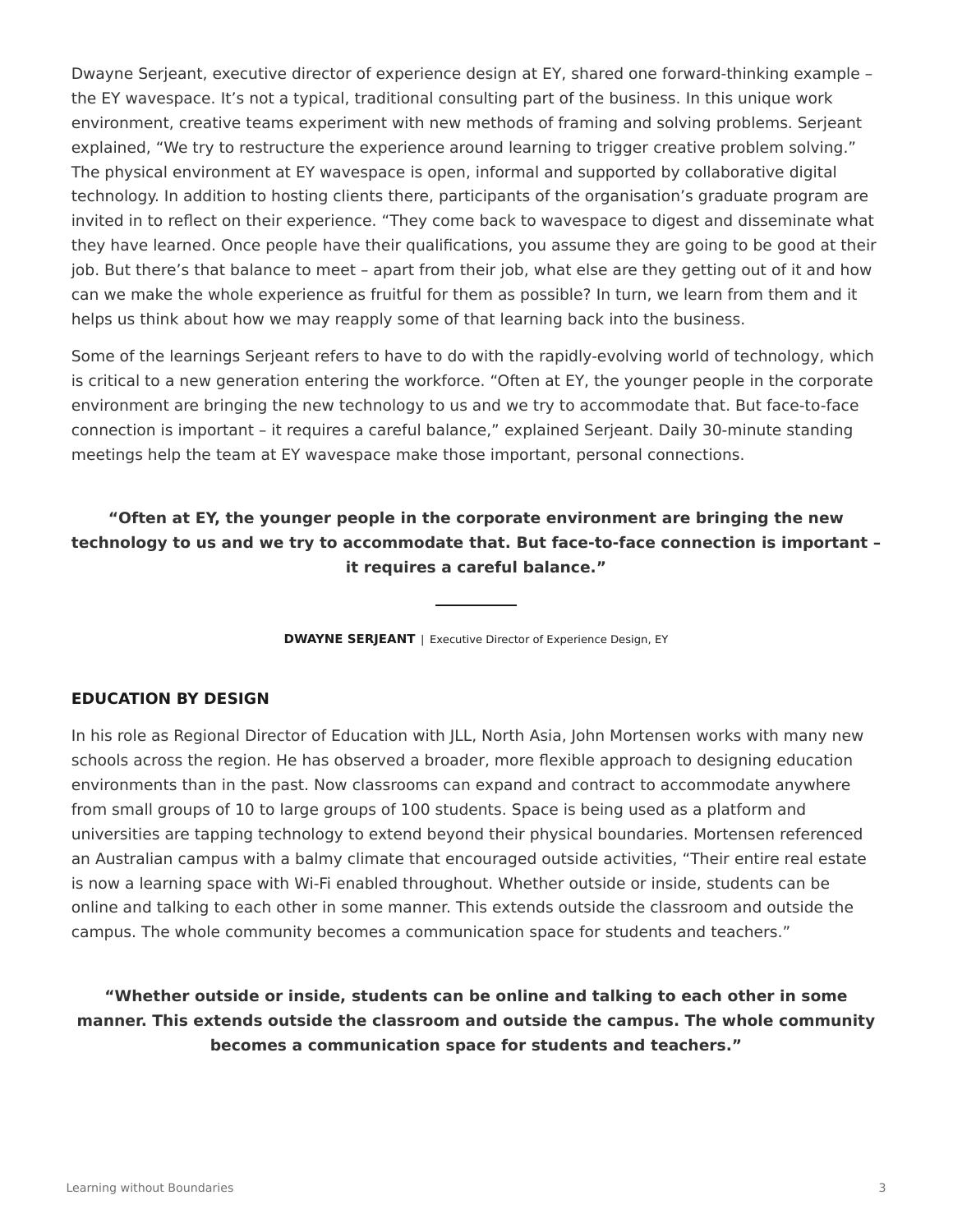The concept of "the sticky campus" and the desire to attract talent to schools and universities is being widely embraced. Parents and students are only part of the equation Mortensen conveyed. "There is a worldwide shortage of teachers. China needs to not only to attract, but also to retain teachers for longer periods of time. The physical environment is a strong influencer."

There are also opportunities for greater communication between sectors to ensure educational content is keeping up with the times. "With energy and sustainability being an important part of JLL's service provision, schools have approached us to ask for these topics to be translated into course content that can be shared with their students," Mortensen added.

Panelists unanimously agreed that openness to change and a focus on listening and learning will help educators provide the right experience and right environments to meet the evolving needs of students and prepare them for the future of work.

To learn more about how the physical environment can encourage and enhance the future of learning, visit [Steelcase Education](https://www.steelcase.com/asia-en/discover/information/education-professionals/) online.

| +About Steelcase |                  |
|------------------|------------------|
| +Customer Care   |                  |
| +Legal Notices   |                  |
| +Follow Us       |                  |
| +Contact us      |                  |
|                  | <b>Steelcase</b> |
|                  |                  |
|                  |                  |